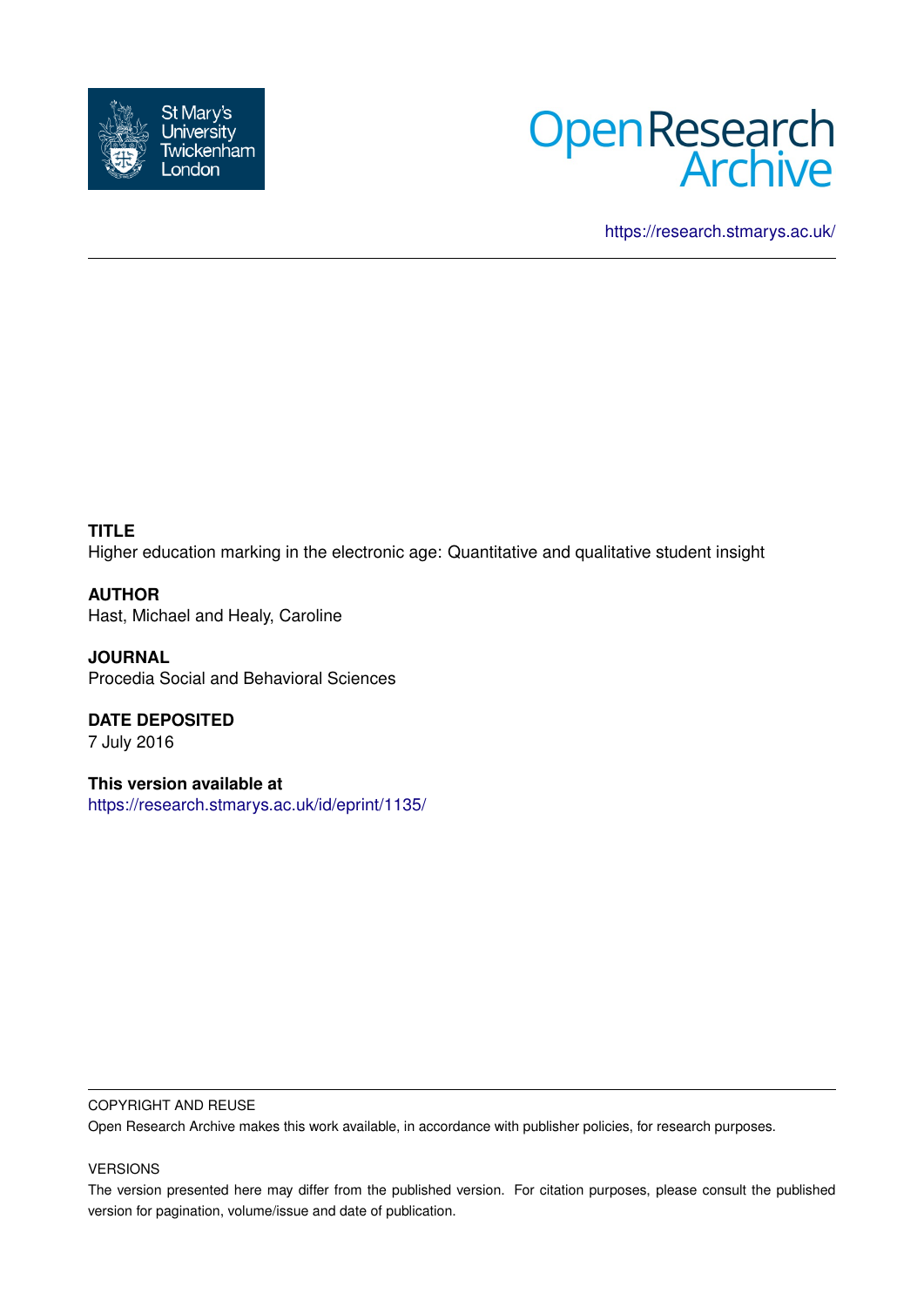

Available online at [www.sciencedirect.com](http://www.sciencedirect.com/science/journal/22120173)

ScienceDirect

Procedia - Social and Behavioral Sciences 00 (2016) 000–000

Procedia Social and Behavioral Sciences

www.elsevier.com/locate/procedia

# 2nd International Conference on Higher Education Advances, HEAd´16, 21-23 June 2016, València, Spain

# Higher Education Marking in the Electronic Age: Quantitative and Qualitative Student Insight

Michael Hast<sup>a\*</sup>, Caroline Healy<sup>a</sup>

*a St Mary's University, Twickenham, Waldegrave Road, Twickenham TW1 4SX, United Kingdom* 

#### **Abstract**

Assessments play a key role in university student experiences. Reflecting the continuing change in higher education student experiences in particular consideration of the electronic age, this paper reports quantitative and qualitative findings from a survey given to undergraduate social science students  $(N = 99)$  on comparing their experiences of submitting and accessing work online versus doing so in hard copy. The obtained survey results show an increasing trend in preference for both submitting assignments and accessing feedback electronically, which is partly in line with the current literature scope but also establishes new trends. Additional qualitative data further help identify key barriers in this process, particular the depersonalization of feedback. These contribute to evaluating the usefulness of the electronic assignment approach. Further in-depth data from focus groups will be used to supplement these discussions. Overall, the present research adds to the discussion around electronic marking by making particular use of the student voice in the decision making process.

© 2016 The Authors. Published by Elsevier Ltd.

Peer-review under responsibility of the organizing committee of HEAd´16.

*Keywords:* Assessment; online marking; student voice.

## **1. Introduction**

Higher education institutions across the globe are increasingly engaging with a student body that forms part of the so-called net generation (Manuguerra & Petocz, 2011) and universities are increasingly dealing with students who

\* Corresponding author. Tel.: +44-208-240-4366.

*E-mail address:* michael.hast@stmarys.ac.uk

<sup>1877-0428 © 2016</sup> The Authors. Published by Elsevier Ltd. Peer-review under responsibility of the organizing committee of HEAd´16.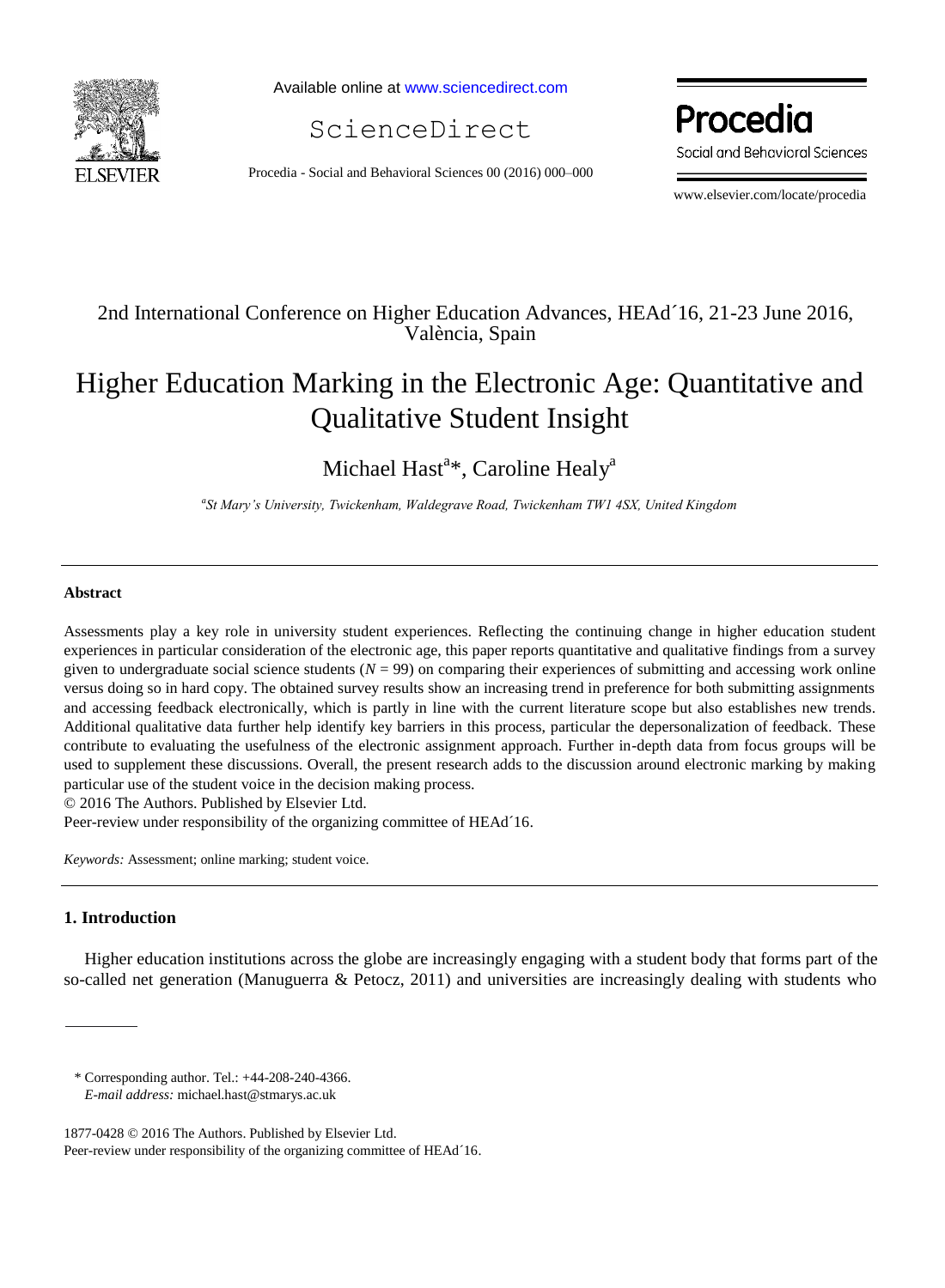"expect to be able to work, learn, and study whenever and wherever they want to" (Gosper, Malfroy, & McKenzie, 2013, p. 278). Staff and institutions need to seize opportunities to reflect this changing demographic and rely on more strategies that enhance the student experiences. A key element of the higher education experience is assessments, which are integral to student achievement of educational goals and motivation (e.g. Grieve, Padgett, & Moffitt, 2016; Heinrich, Milne, & Granshaw, 2012).

Technology has increasingly found a solid place within higher education, which is also reflected in the assessment process in particular (Ambler, Breyer, & Young, 2014; Hepplestone, Holden, Irwin, Parkin, & Thorpe, 2011). One particular tool is Grademark®, embedded within the plagiarism software Turnitin®. This has already been recognized to be an "innovative assessment and feedback tool […] which benefits both academics and students pedagogically" (Chew & Price, 2010, p. 687). Research indicates that online marking is just as valid as marking hard copies (Shaw, 2008). Particularly from the staff viewpoint, technology is seen as beneficial in the process of assignments as it helps to reduce plagiarism (Baker, Thornton, & Adams, 2008; Batane, 2010), since software such as Turnitin® provides this information whilst also allowing to mark the work. It is seen as easier to use, allows for faster marking and therefore reduces the overall workload (Buckley & Cowap, 2013). However, staff also see benefits for students, indicating that the quality of feedback provided to students is more targeted and more effective (Ambler et al., 2014).

Yet a top-down approach in higher education is not always beneficial. It is crucial to actively involve students in the decision making process around learning, curriculum and change, and to make use of their insight into whether approaches are appropriate – this call is increasing (e.g. Dunne & Zandstra, 2011; Hast, 2015; Kay, Dunne, & Hutchinson, 2010; McCulloch, 2009; O'Neill & McMahon, 2012; Robinson, 2012). In giving students a stronger voice in order to identify issues and needs the sense of community in achieving success can become a more realistic and much needed goal (Sandover, Partridge, Dunne, & Burkill, 2012). Therefore, although universities prefer electronic submissions from an administrative and from a pedagogical perspective, how do students respond to such an approach? This is particularly important since student engagement is impacted by feedback format preferences (Ferguson, 2011).

Preferences for using electronic means of submitting assignments vary throughout the literature but appear to have been increasing over time, from less than a quarter (Bridge & Appleyard, 2005) to one half (Bridge & Appleyard, 2008) and then up to two thirds (Ambler et al., 2014) of students. This change in student views requires a continual examination of whether there is still room for improvement to encapsulate the remaining one third of students. Numbers for preferences regarding electronic feedback, on the other hand, seem to have remained stable over time, at around half of students (Ambler et al., 2014; Bridge & Appleyard, 2008). Again, this is not a particularly large proportion and cannot serve as sufficient argument for implementing an electronic marking approach. In particular the barriers are not sufficiently examined; there are various indicators around the benefits such as ease of access (Grieve et al., 2016), legibility of comments (Ambler et al., 2014; Bridge & Appleyard, 2005) and saving travel and printing costs (Bridge & Appleyard, 2008). However, with improved technology services, are technical issues still a problem (Bridge & Appleyard, 2005; Buckley & Cowap, 2013), and how significant are issues around depersonalization (McCabe, Doerflinger, & Fox, 2011; Parkin, Hepplestone, Holden, Irwin, & Thorpe, 2012)?

## **2. Method**

#### *2.1. Participants*

A total of 99 undergraduate students from a higher education institution in the Greater London area took part in this study. Of these, 55 (87% female) were in their second year and 44 (89% female) were in their final year of a social science degree programme. All had previous experience of submitting work in hard copy and at the time of the survey completion had just completed their first round of electronic submissions and accessing feedback using Grademark® via Turnitin®. Although students had already been required to submit assignments to Turnitin® for plagiarism purposes, feedback had until this first round only been provided on hard copy submissions rather than using Grademark®.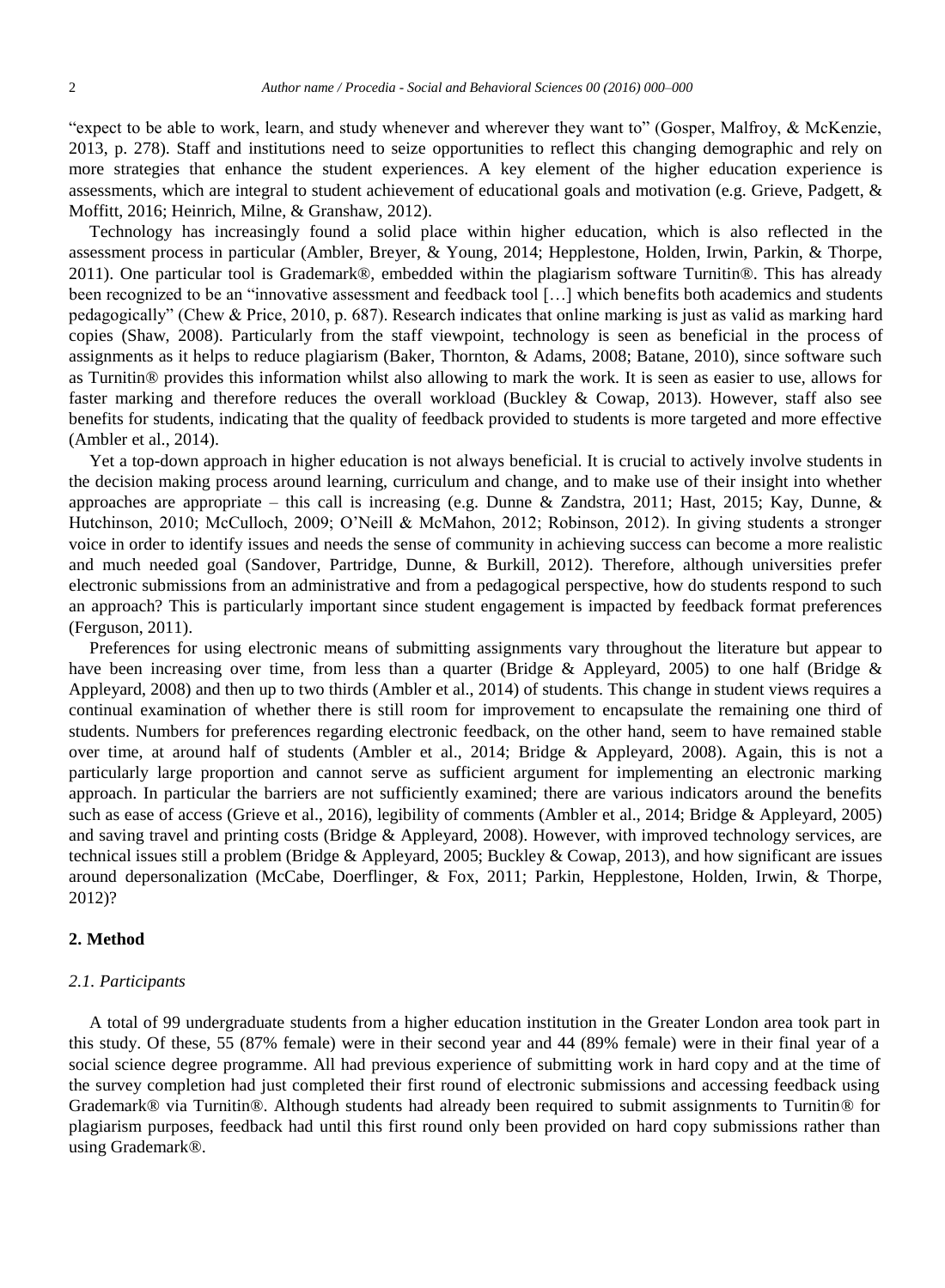#### *2.2. Design, materials and procedure*

Two surveys were developed. The surveys contained identical questions but differed merely in mention of specific module titles to appropriately reflect the relevant student level. The survey consisted of two sections. The first section addressed background questions about the student, including indications which work had been submitted in hard copy and which had been submitted online. The second section of the survey consisted of a range of questions using 4-point Likert scales, closed questions and open-ended response opportunities to elaborate on explanations. Following ethical approval from the host institution paper versions of the surveys were distributed to students during lectures. The surveys took around 10 minutes to complete.

#### **3. Key findings and discussion**

A main concern was whether students would find it sufficiently easy to access online feedback. The survey results demonstrate that 82% of students found it fairly or very easy to access their feedback via Grademark®. No significant differences were noted between genders, age groups or student levels. These results are perhaps not particularly surprising, given that the vast majority of respondents are part of the so-called net generation (Manuguerra & Petocz, 2011) and might therefore be expected to be familiar with using new technologies. This also highlights the adequate timing of this intervention of introducing online feedback. A not unsubstantial number of students – 16% – had found it fairly difficult to access their feedback for the first time. However, there were clear indications from the subsequent explanations provided that this was frequently simply due to it having been a new experience and that once they had been able to figure out how to access their assignments they had found it easy: "*The first time I asked some friends for help but after that it was easy*". This impact through technology as a novelty factor has also been indicated elsewhere (e.g. Bridge & Appleyard, 2005) but seems greatly reduced.

From the open-ended response opportunities two sets of qualitative data were extrapolated. Firstly, students were asked what they liked about using Grademark® and Turnitin® as submission and feedback provision tool. Students mostly commented on the ease of access (42% of comments) and the fact that they could access or submit the work from anywhere without having to travel (19% of comments), which is seen as having a positive impact on the quality of submitted work: "*I commute and it takes me 1h30min to get to university. Turnitin allows me to send off all my assignments without rushing and at home. This allows me to give in a copy which has been proofread a lot of times*". These are common factors reported in other studies as well (e.g. Bridge & Appleyard, 2008; Grieve et al., 2016). In addition, 10% of comments expressed a liking for the work being saved online where it could not be lost and 9% liked that the work could be accessed at any time (cf. Ambler et al., 2014; Bridge & Appleyard, 2008): "*Very useful to view online, can always access and doesn't get lost*".

However, students also gave qualitative insight into what they did not like about using this approach to feedback provision. Most concerns (44%) were of a technical nature such as requiring access to the internet or with the Turnitin® system being unreliable for uploading or accessing work: "*If internet is down you can't use it*". This indicates that technological issues do remain despite innovations (cf. Bridge & Appleyard, 2005; Buckley & Cowap, 2013) and will require further addressing. Several comments (21%) also suggested Grademark® feedback did not have the advantage of directly discussing the work: "*You are not able to talk to the lecturer about the mark unless you book a tutorial to go through it*". Although students were not actually prohibited from doing so this does appear to reflect concerns relating to depersonalization (cf. McCabe et al., 2011; Parkin et al., 2012).

Students were then asked about their preferences in five different categories. There was large agreement about preferences for *1) submitting* assignments electronically, with 86% of students preferring it and 8% having no preference. This is an even greater proportion than the two thirds indicated by Ambler et al. (2014) and highlights the continuing trend for such a preference to increase over time. *2) Accessing* feedback electronically was also preferred by a significant majority; 65% of students selected this option, with 12% having no preference. This is again somewhat larger than previous work has suggested (e.g. Ambler et al., 2014; Bridge & Appleyard, 2008), but the comparative factor towards submitting work appears to remain rather similar. To examine attitudes further, 56% of students showed a preference for *3) reading* assignments electronically; 33% preferred reading hard copy work. Similarly, in each case 46% of students indicated a preference for *4) understanding* online feedback and for *5)*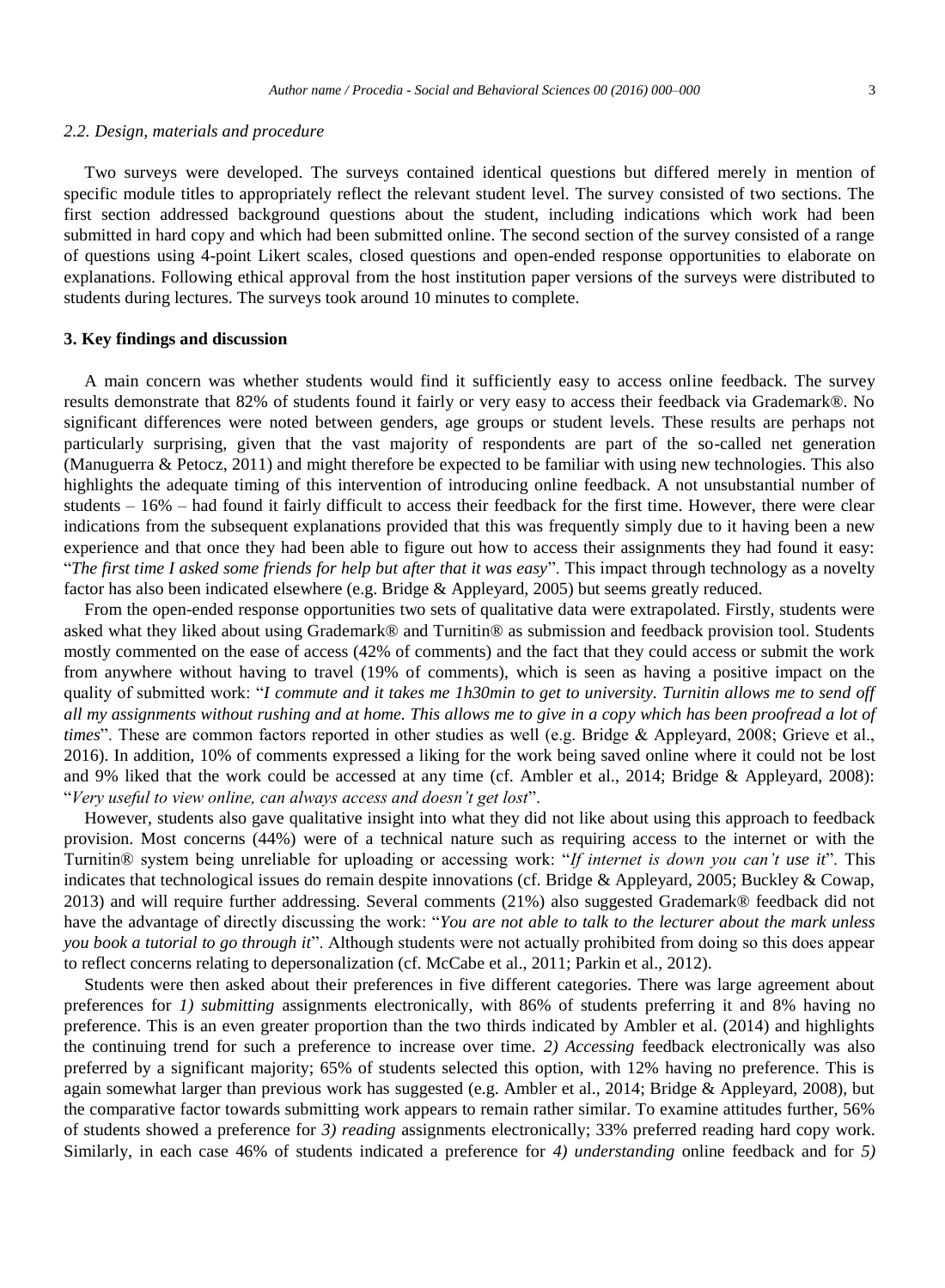*acting on* feedback, but 33% and 32% respectively preferred these in hard copy. Overall, preference lay with Turnitin in all five categories but statistically significant difference from the other two groups was only obtained in submitting assignments, accessing feedback and reading feedback.

### **4. Conclusion**

The research, as a whole, acts complementary to existing work on the higher education hard copy to online assignments discussion. It demonstrates an increased preference for incorporating electronic means of feedback to enhance the student experience. At the same time some of the key barriers already identified in previous work still remain, though they may appear reduced. Further analyses from focus groups – currently being conducted with subsamples from those who completed the survey reported above – will provide additional qualitative insight into the overall findings. These hope to uncover, in particular, reasons for students not accessing electronic feedback. By harnessing technology and identifying barriers in more depth, it is hoped that the overall educational experience can be improved where it is most needed and to enable a more effective provision of higher education in the electronic age.

### **References**

- Ambler, T., Breyer, Y., & Young, S. (2014). Piloting online submission and online assessment with Grademark. In S. Kennedy-Clark, K. Everett & P. Wheeler (Eds.), *Cases on the assessment of scenario and game-based virtual worlds in higher education* (pp. 125-151). Hershey, PA: Information Science Reference.
- Baker, R. K., Thornton, B., & Adams, M. (2011). An evaluation of the effectiveness of Turnitin.com as a tool for reducing plagiarism in graduate student term papers. *College Teaching Methods & Styles Journal, 4(9)*, 1-4.

Batane, T. (2010). Turning to Turnitin to fight plagiarism among university students. *Journal of Educational Technology & Society, 13(2)*, 1-12.

- Bridge, P., & Appleyard, R. (2005). System failure: A comparison of electronic and paper-based assignment submission, marking, and feedback. *British Journal of Educational Technology, 36*, 669-671.
- Bridge, P., & Appleyard, R. (2008). A comparison of electronic and paper-based assignment submission and feedback. *British Journal of Educational Technology, 39*, 644-650.
- Buckley, E., & Cowap, L. (2013). An evaluation of the use of Turnitin for electronic submission and marking and as a formative feedback tool from an educator's perspective. *British Journal of Educational Technology, 44*, 562-570.
- Chew, E., & Price, T. (2010). Online originality checking and online assessment an extension of academics or disruption for academics. In S. L. Wong, S. C. Kong & F.-Y. Yun (Eds.), *Proceedings of the 18th International Conference on Computers in Education* (pp. 683-687). Putrajaya, Malaysia: Asia-Pacific Society for Computers in Education.
- Dunne, E., & Zandstra, R. (2011). *Students as change agents: New ways of engaging with learning and teaching in higher education*. Exeter: University of Exeter.
- Ferguson, P. (2011). Student perceptions of quality feedback in teacher education. *Assessment & Evaluation in Higher Education, 36*, 51-62.
- Gosper, M., Malfroy, J., & McKenzie, J. (2013). Students' experiences and expectations of technologies: An Australian study designed to inform planning and development decisions. *Australasian Journal of Educational Technology, 29*, 268-282.
- Grieve, R., Padgett, C. R., & Moffitt, R. L. (2016). Assignments 2.0: The role of social presence and computer attitudes in student preferences for online versus offline marking. *Internet and Higher Education, 28*, 8-16.
- Hast, M. (2015). From research methods to methodical researcher: Making use of the student voice towards a more comprehensive module evaluation. *Journal of Education and Training, 2(1)*, 81-94.
- Heinrich, E., Milne, J., & Granshaw, B. (2012). Pathways for improving support for the electronic management and marking of assignments. *Australasian Journal of Educational Technology, 28*, 279-294.
- Hepplestone, S., Holden, G., Irwin, B., Parkin, H. J., & Thorpe, L. (2011). Using technology to encourage student engagement with feedback: A literature review. *Research in Learning Technology, 19*, 117-127.
- Kay, J., Dunne, E., & Hutchinson, J. (2010). *Rethinking the values of higher education – students as change agents?* Bristol: The Quality Assurance Agency for Higher Education.

Manuguerra, M., & Petocz, P. (2011). Promoting student engagement by integrating new technology into tertiary education: The role of the iPad. *Asian Social Science, 7*, 61-65.

- McCabe, J., Doerflinger, A., & Fox, R. (2011). Student and faculty perceptions of e-feedback. *Teaching of Psychology, 38*, 173-179.
- McCulloch, A. (2009). The student as co-producer: Learning from public administration about the student-university relationship. *Studies in Higher Education, 34*, 171-183.
- O'Neill, G., & McMahon, S. (2012). Giving student groups a stronger voice: Using participatory research and action (PRA) to initiate change to a curriculum. *Innovations in Education and Teaching International, 2*, 161-171.
- Parkin, H. J., Hepplestone, S., Holden, G., Irwin, B., & Thorpe, L. (2012). A role for technology in enhancing students' engagement with feedback. *Assessment & Evaluation in Higher Education, 37*, 963-973.